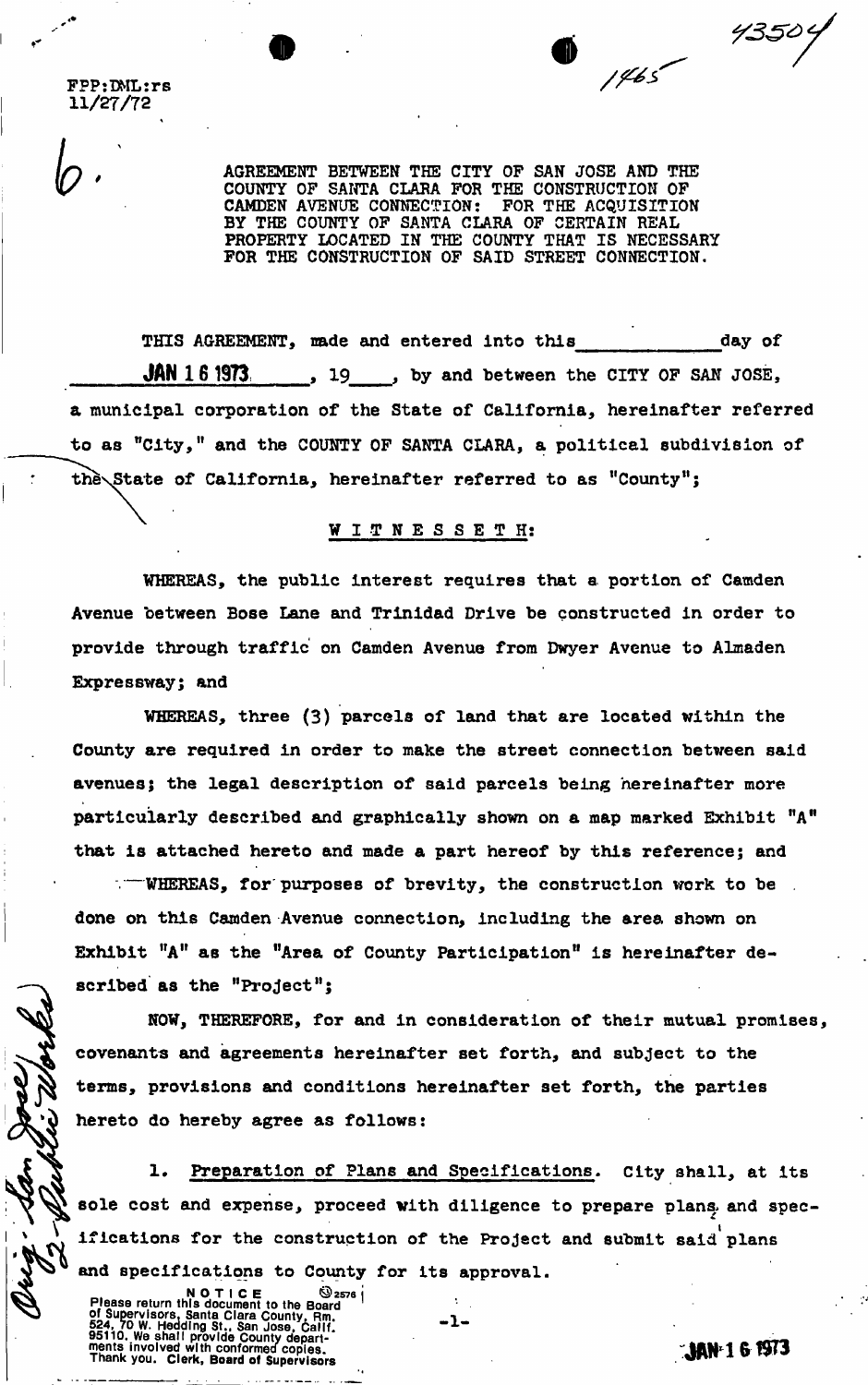2. Acquisition of Real Property. County shall acquire, by purchase or proceeding in eminent domain, title in fee simple absolute to the following described real property:

*<sup>o</sup>* #

 $\vert$ 

i.

**I** 

**1** 

 $\sim$ 

**I" f** 

Portions of lands of Evelyn Bellantoni, as acquired py grant uccu joint tenancy, as recorded november<br>97 1051 in Book 9399, name 699, af Offinial Decembe **by type in DOOR COCC, page OCC, OI OIIICIAI Recor**<br>of Canta Clama County **27, 1961 in Book 232, page 622, page 732, page 732, page 732, page 732, page 732, page 732, page 732** 

**Dortions of lands of You Portions of lands of Kenneth F. Long and Helen R. Long, as acquired by deed, as recorded July 26, 1950 i in Book 2022, page 155 of Official Records of Santa I Clara County.** 

**Portions of lands of Kenneth F. Long and Helen.R. Long, as acquired by grant deed, as recorded December <sup>1</sup> . 18, 1968 in Book 8367, page-591 of Official Records of Santa Clara County.** 

Said portions of land are graphically shown on Exhibit "A", which is **Said portions of land are graphically shown on Exhibit "A", which is attached hereto, together with descriptions of said Exhibit "A" and described thereon as "Land to be Purchased by County." All costs incurred f in the acquisition of the above described property shall be paid for by j County. All of the other real property needed by City for the construc** tion of the Project shall be or has been acquired by City.

**< tion of the Project shall be or hajs been acquired by City.** 

**| 3\* Award of Contract. After approximately by County of Plans and American by County of Plans and American by County of Plans and American by County of Plans and American by County of Plans and American by County of Plan j specifications for the Project, acquisition of title to the real property**  i **described above by City from County, and annexation of said property by j City, City shall advertise for bids for the construction of the Project, j and, subject to and in accordance with applicable laws, award a contract ; or contracts and shall furnish all engineering services and inspection | necessary for the completion of the Project in accordance with said plans**  and specifications. All of the costs incident to the completion of the Project, except the acquisition of the above described real property by **| County, shall be paid for by City.** 

4. **Converse by County of title accuracy with a county of title**  $\mathbf{C}$  **and**  $\mathbf{C}$  **accuracy of title**  $\mathbf{C}$  **actually of title**  $\mathbf{C}$ **by the County to said real property, either by purchase or by proceed**ings in eminent domain, County shall convey and grant to City full legal title to all of said property.

5. Insurance. When City awards a contract for said Project, City shall require any contractor awarded a contract for any portion of the Project to secure and maintain in full force and effect at all

**of the Project to secure and maintain in full force and effect at all** 

*1* 

- 2 - >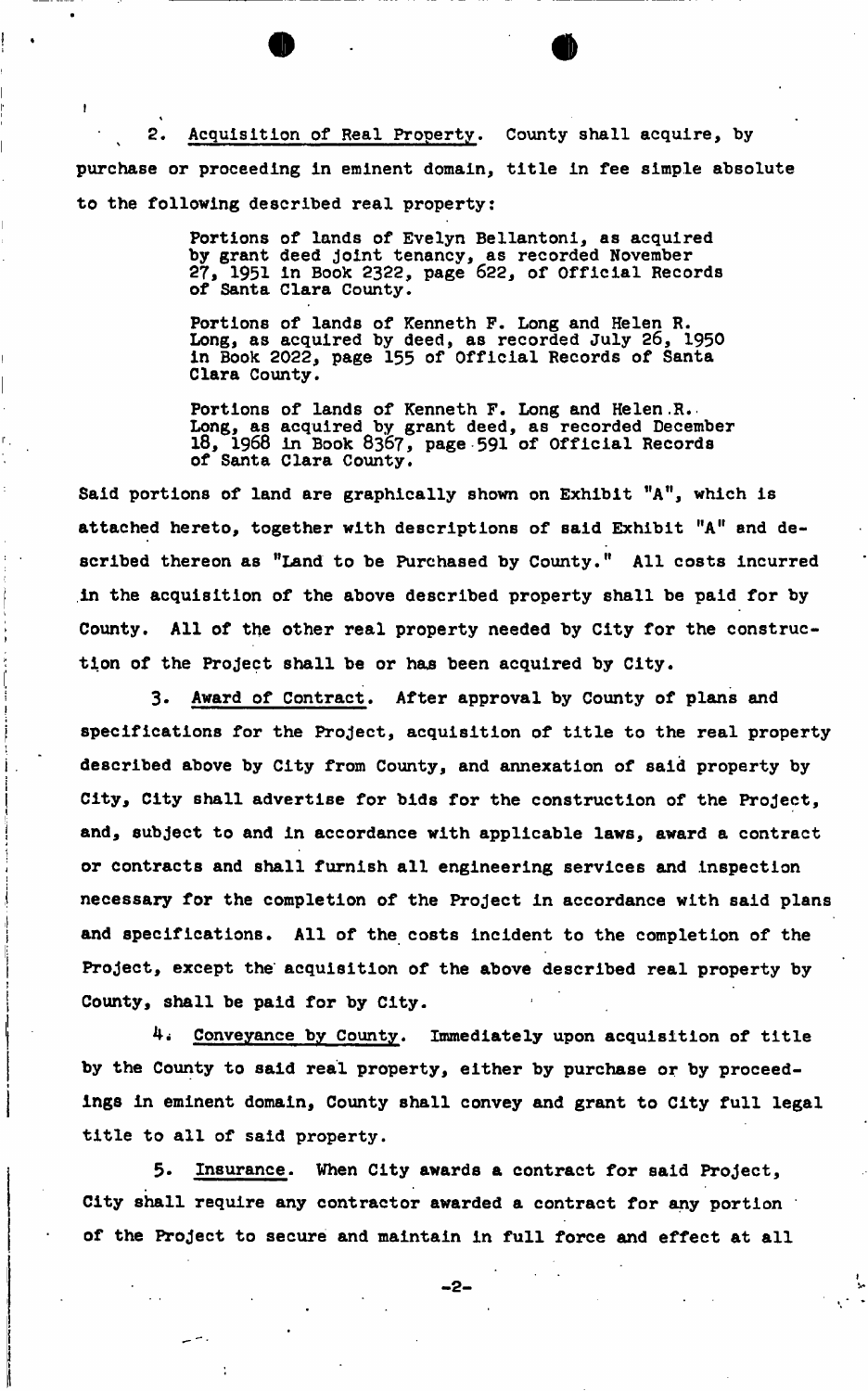**time's during the construction of the Project and until said Project is accepted by City, public liability and property damage insurance in forms and limits of liability, satisfactory and acceptable to both City and County, insuring the City and County, and their respective officers and employees, from and against any claim, loss, liability, cost or expense arising out of or in any way connected with the construction of the Project,** 

**Said policy shall contain a provision that the insurance afforded thereby to City and County, and their respective officers and employees, shall be primary insurance to the full limits of liability of the policy and that if City or County, or their respective officers and employees, have any other insurance against a loss covered by such policy, that other insurance shall be excess insurance.** 

**6. Annexation. If, at any time prior to the acquisition of the above described real property by County, said real property, or any portion thereof, is annexed to City, then City shall bear costs of acquisition of said real property, or any portion thereof, from and after the date of its annexation to City.** 

**Immediately upon conveyance of said real property to City, City shall commence annexation proceedings to affect the annexation of the before mentioned real property to City.** 

**7. Termination. This agreement shall terminate on June 30, 1973 if the City has not awarded a contract for the construction of the above described Project prior to that date.** 

**8. Public Hearings and Environmental Statements. County will conduct public hearings and prepare environmental statements that may be required by existing legislation.** 

-3-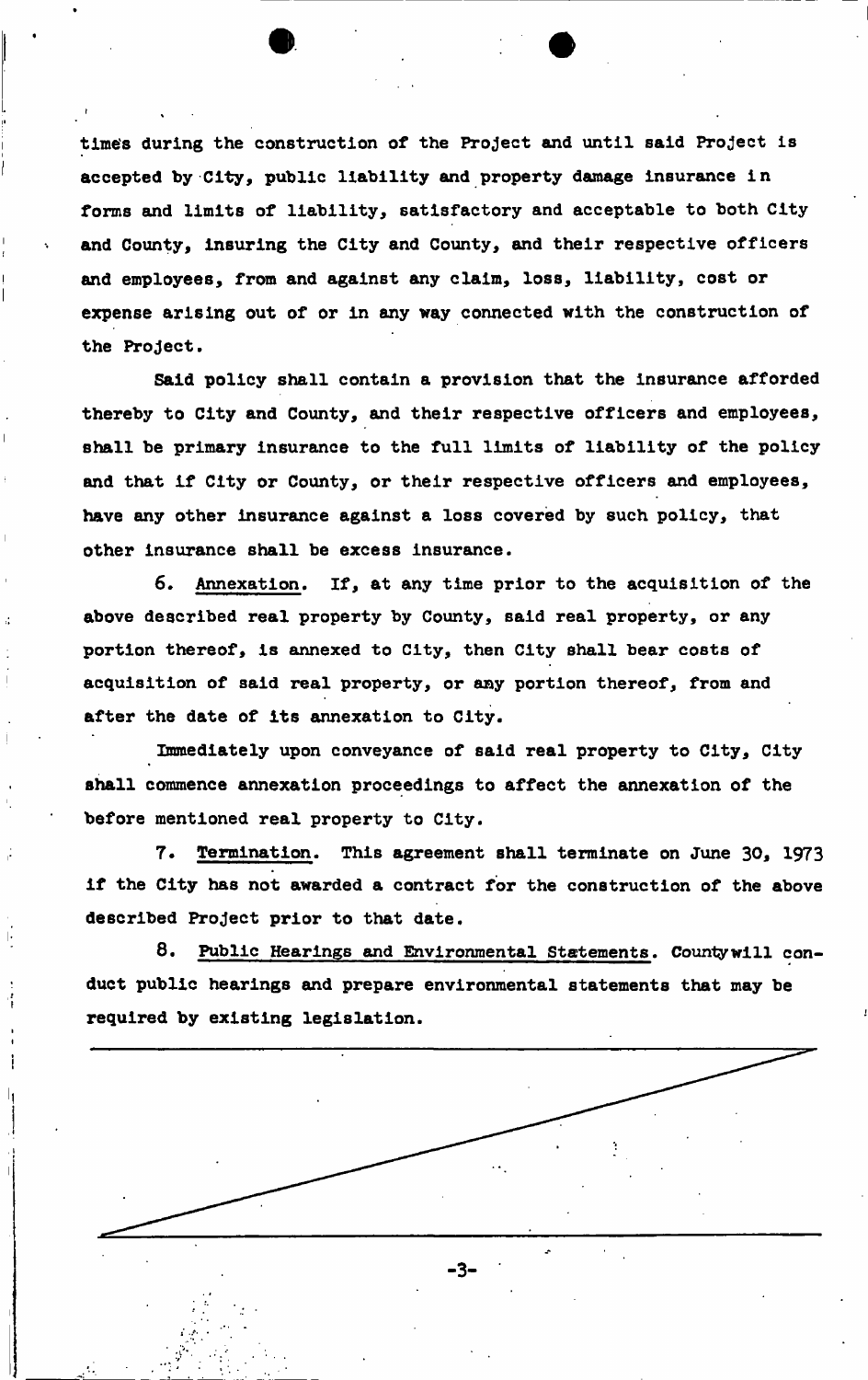WITNESS THE EXECUTION HEREOF the day and year first hereinabove set forth.

 $\overline{1}$ 

APPROVED AS TO FORM:

DIANE M. LEE

Deputy City Attorney

**ATTEST:** 

CREINER FRA Deputy Bu **CITy** Clerk

APPROVED AS TO FORM:

<u>Genae de Sort</u> **Ontol Counsel** 

**ATTEST** 

DONALD M. RAINS, Clerk<br>Board of Supervisors

CITY OF SAN JOSE, a municipal corporation By Mayor "City"

COUNTY OF SANTA CLARA, a political subdivision of the State of California

 $By$ Board of Supervisors Chairman,

"County"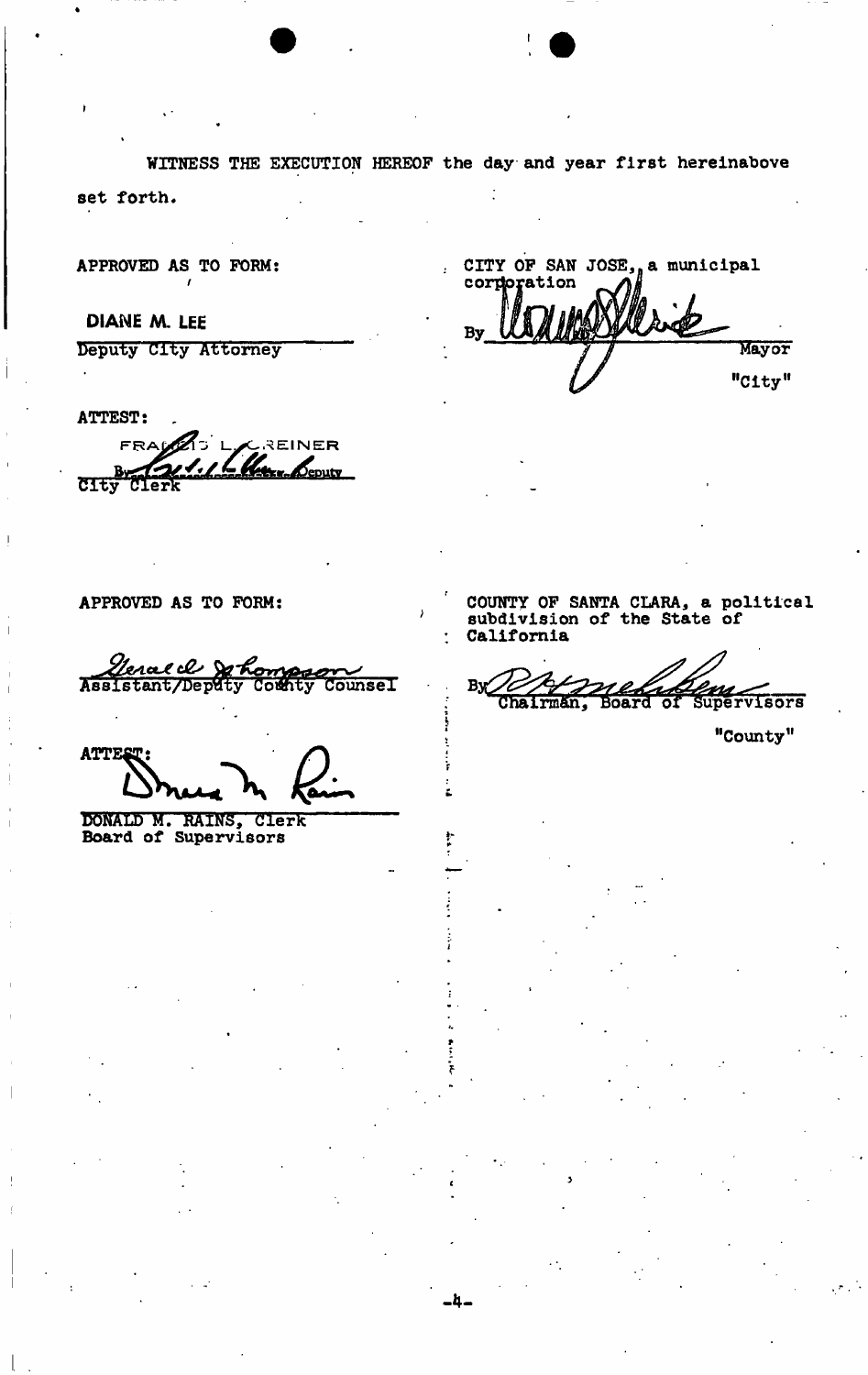|              | <b>County of Santa Clara</b>                                                                                                                                        | <b>Department of Public Works</b><br>County Office Building<br>20 West Hedding Street<br>San Jose, California 95110 |
|--------------|---------------------------------------------------------------------------------------------------------------------------------------------------------------------|---------------------------------------------------------------------------------------------------------------------|
| California   | TRANSMITTAL MEMORANDUM                                                                                                                                              | $\rightarrow$ $S.D.$                                                                                                |
|              |                                                                                                                                                                     |                                                                                                                     |
|              | Page of<br>DATE:                                                                                                                                                    | January 4, 1973                                                                                                     |
|              |                                                                                                                                                                     | ÷                                                                                                                   |
| FOR:         | BOARD OF SUPERVISORS AGENDA OF<br>January 16                                                                                                                        | 1973                                                                                                                |
| FROM:        | MONTINI, PUBLIC WORKS, ENGINEERING                                                                                                                                  |                                                                                                                     |
| TITLE:       | COST SHARING AGREEMENT BETWEEN THE CITY OF SAN JOSE AND THE<br>COUNTY OF SANTA CLARA FOR THE CONSTRUCTION OF CAMDEN AVENUE<br>BETWEEN BOSE LANE AND TRINIDAD AVENUE |                                                                                                                     |
| DESCRIPTION: | This agreement states that the County will acquire three (3)                                                                                                        |                                                                                                                     |

parcels of land in the unincorporated area. The City of San Jose will acquire all other lands required, and the City will bear the cost of design, inspection and construction of the proposed project. The proposed project will provide for the improvement of Camden Avenue between Bose Lane and Trinidad Avenue.

The County's estimated cost is \$25,000. Funds are available in the current FY Road Budget.

Approval is recommended.

Three (3) executed copies should be sent to:

Mr. A. R. Turturici Director of Public Works City of San Jose 801 North First Street<br>San Jose, California 95110 San Jose, California

Attention: Mr. A1 Huntsinger

LM:AKC: vlh

attachments

| $f_{\ell k}$<br>APPROVED:            | JAMES POTT | HOWARD CAMPEN                      |  |
|--------------------------------------|------------|------------------------------------|--|
| AGENDA DATA:                         | DATE:      | $-$ BOARD ACTION: $-$ JAN 1 8 1973 |  |
| $\overline{\mathbf{Q}}$ 755 Rty 2/69 | ITEM NO:   |                                    |  |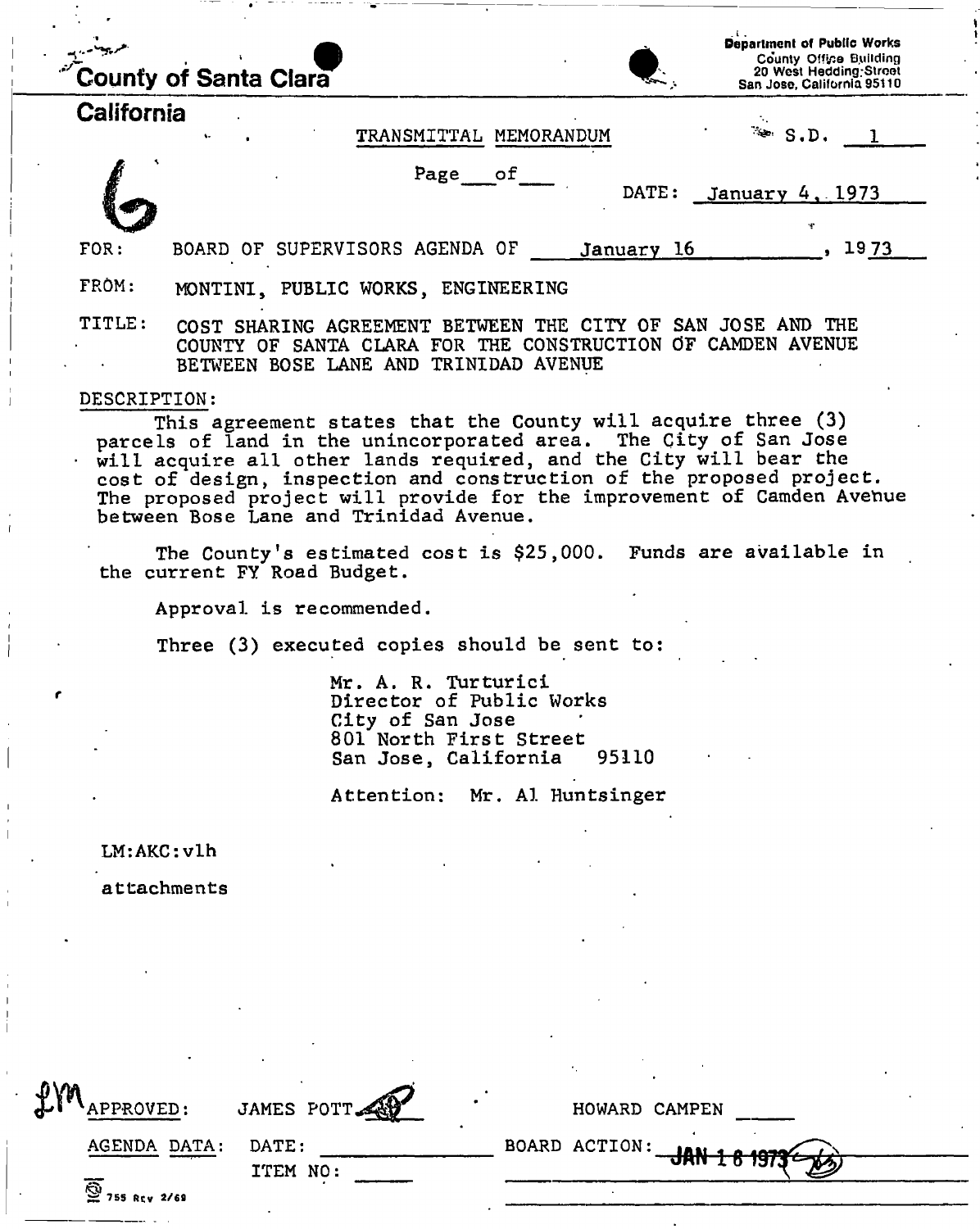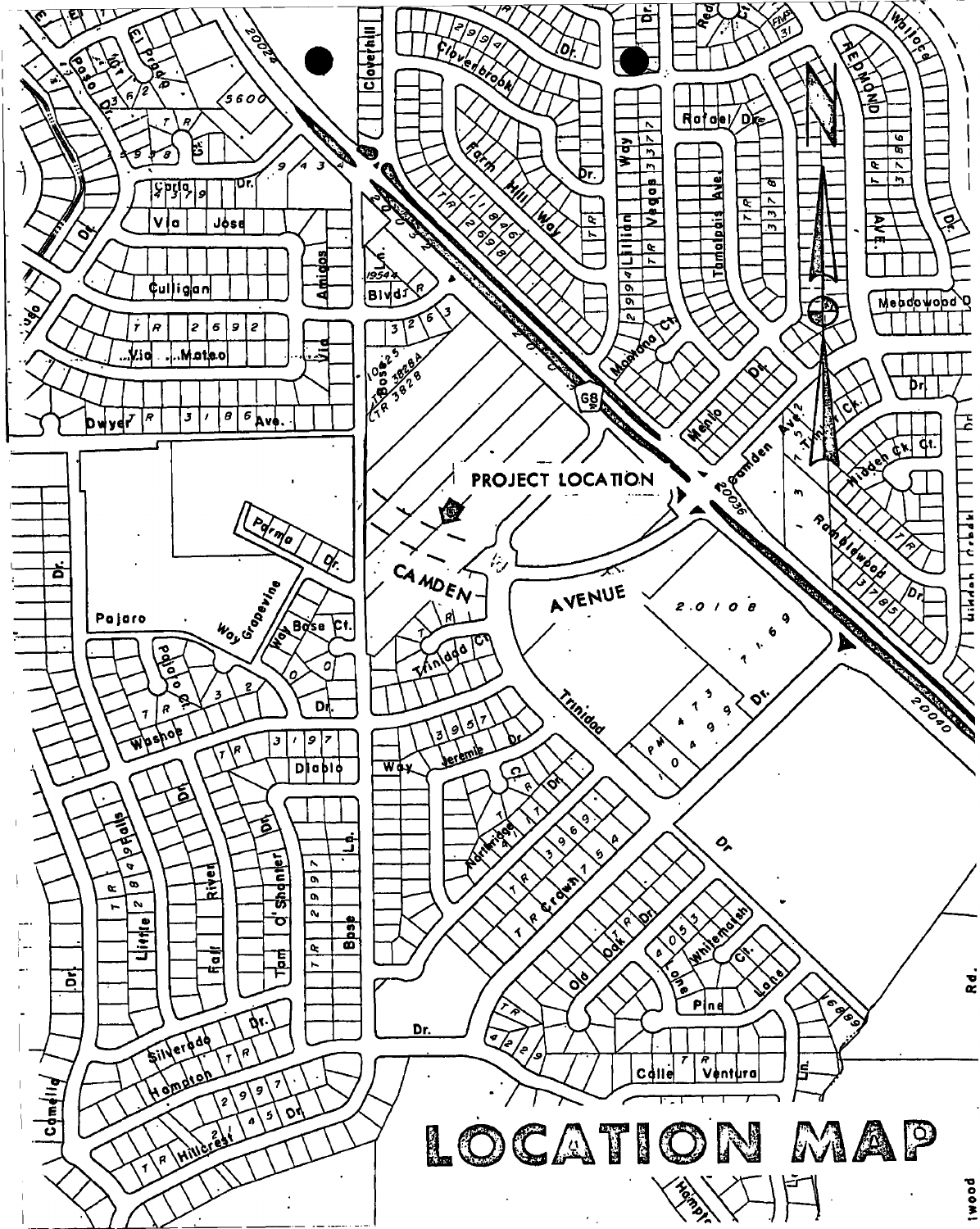

**Office of the Board of Supervisors 524 County Administration Building 70 West Heddlng Street San Jose, California 95110 299-2323 Area Code 408** 

Sig Sanchez, District 1<br>Dominic L. Cortese, District 2<br>California (L. Cortese, District 2<br>Phalph H. Mehrkens, District 3<br>Victor Calvo, District 5

**January 17, 1973** 

**Mr. A. R. Turturici Director of Public Works City of San Jose 801 North First Street San Jose, Ca. 95110** 

> **Subject: Agreement with City of San Jose for Cost Sharing re Construction of Camden Avenue between Bose Lari€ and Trinidad Avenue**

**Dear Mr. Turturici»** 

Enclosed you will find an original and flive copies **of an agreement between the County of Santa Clara and the parties named above. The Board of Supervisors at its regularly scheduled meeting on January 16, 1973 authorized its Chairman to execute this agreement on behalf of the County.** 

**After execution of all copies, we would appreciate your returning two copies** 

**Very truly yours** *\$* 

**BOARD OF SUPERVISORS Donald M. Rains, Clerk** 

**By x** 

**Deputy Clerk** 

**DMRi dv Ends.**